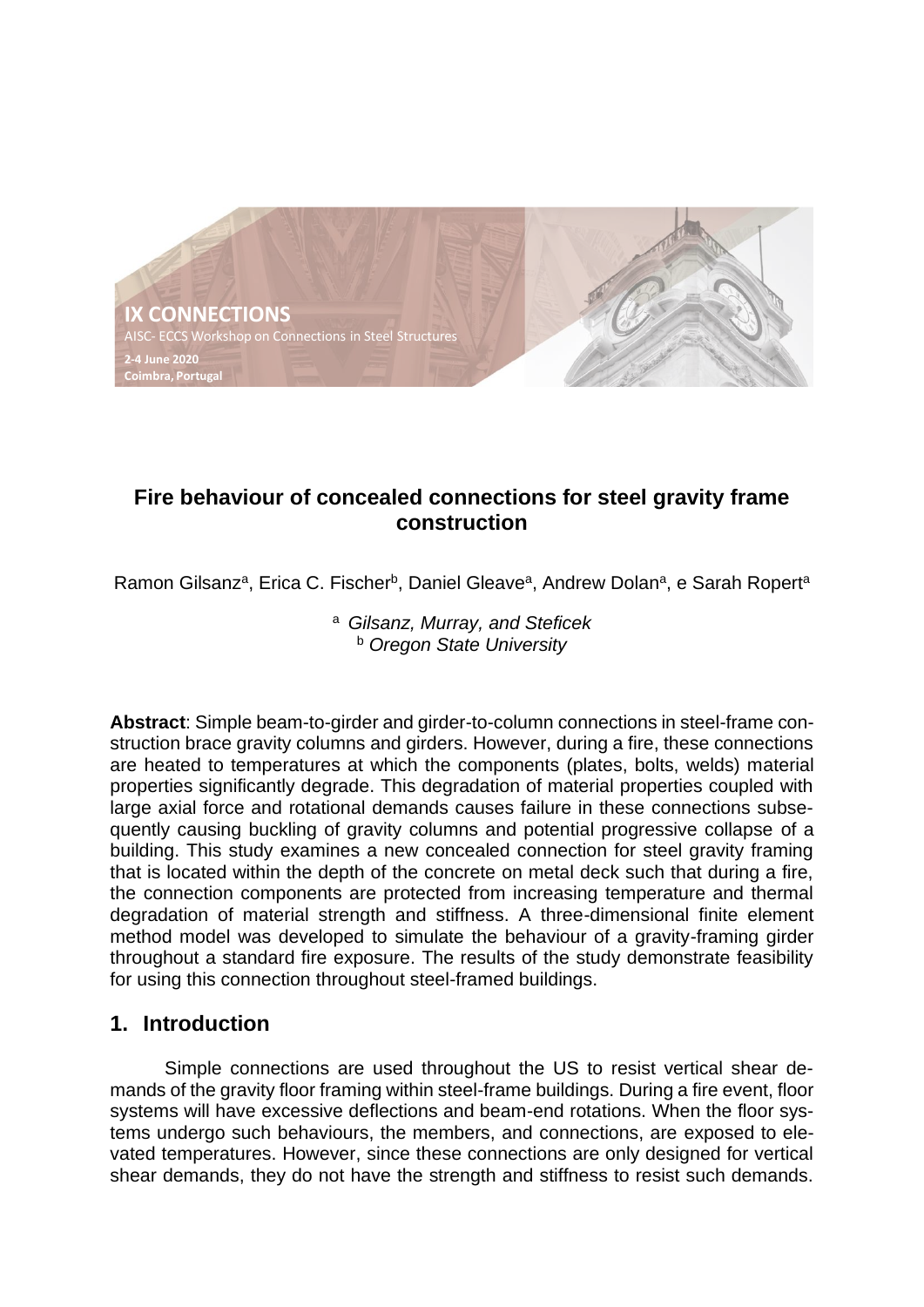Failure of gravity connections can cause large, unbraced lengths of gravity columns and of girders leading to local buckling or progressive collapse. Previous research on the behaviour of gravity floor framing in fires has shown that the axial strength capacity and rotational ductility of the connection can control the behaviour of these connections throughout a fire  $[1 - 4]$ .

Historically, steel buildings commonly used cast-in-place concrete floors. It was then practical to encase the steel beam, girder, and connection in concrete. With the advent of the composite metal deck, this method is no longer used. Fire safety design today consists of applying fire protective material to structural steel members to prevent the steel from reaching critical temperature thresholds [5] as the strength and stiffness of structural steel degrades with increasing temperature. Sometimes concrete is placed on top or inside steel to prevent the steel from reaching these temperature thresholds as the concrete acts as a heat sink. Examples of this approach are concrete infilled steel tubes and metal deck concrete slabs.

With the emergence of the field of structural fire engineering, structural engineers can utilize structural engineering mechanics to design buildings for the demands imposed during a fire such that the structural framing system maintains load bearing capacity throughout a burnout fire scenario. This can be accomplished through two mechanisms: (1) designing fire protection material thickness to prevent the structural steel from experiencing temperatures such that its strength and stiffness degrade, (2) oversize structural steel members such that the steel frame can resist the demands imposed during a fire without the application of fire protection, or (3) a combination of (1) and (2). This paper will present a new concept for a gravity connection and steel framing to be used within steel floor systems such that the steel beams and girders do not require fire protection. This concept ensures that the top flange of the composite floor beams that are in contact with and act compositely with the concrete deck maintains load bearing capacity even when the bottom flange and the web of have negligible strength and stiffness due to elevated temperatures. For this approach, the connection of the beam or girder to the connected element (girder or column) occurs at the top flange of the beam or girder rather than the web. This location thereby conceals the connection within the depth of the concrete deck. The concrete deck above the top flange provides fire protection to the connection from the fire. The top flange and the web are then designed to have enough thickness to transfer the load in-service conditions. Stocky beam sections meet these thickness requirements. Open web steel joists use a similar approach with a connection at the top of the joist. To ensure that the approach works for fire and strength, engineers will design shear studs to develop the composite action between the top flange and the concrete.

Stocky wide flange sections that meet the above requirements have less depth but weigh more than the economical beam shapes. The reduction of depth of the structural sandwich depth has many advantages. Eliminating the steel fire protection material eliminates a wet trade, thus shortening the construction schedule. It also reduces the floor-to-floor height, reducing the conditioned air volume, the façade area, partitions, and pipes. This approach creates a more sustainable solution as the reduction in materials and time compensates for increased steel weight [6]. The strength design summarized in the next section considers that during and after a fire, the bottom flange and web do not resist any load and the top flange acts compositely with the concrete to resist the demands. This paper summarizes a preliminary study that explores the feasibility of this concept and further analysis and exploration needed.

Specifically, the objectives of this study are to explore the feasibility of using embedded connections within steel-frame floors to improve the fire behaviour of steel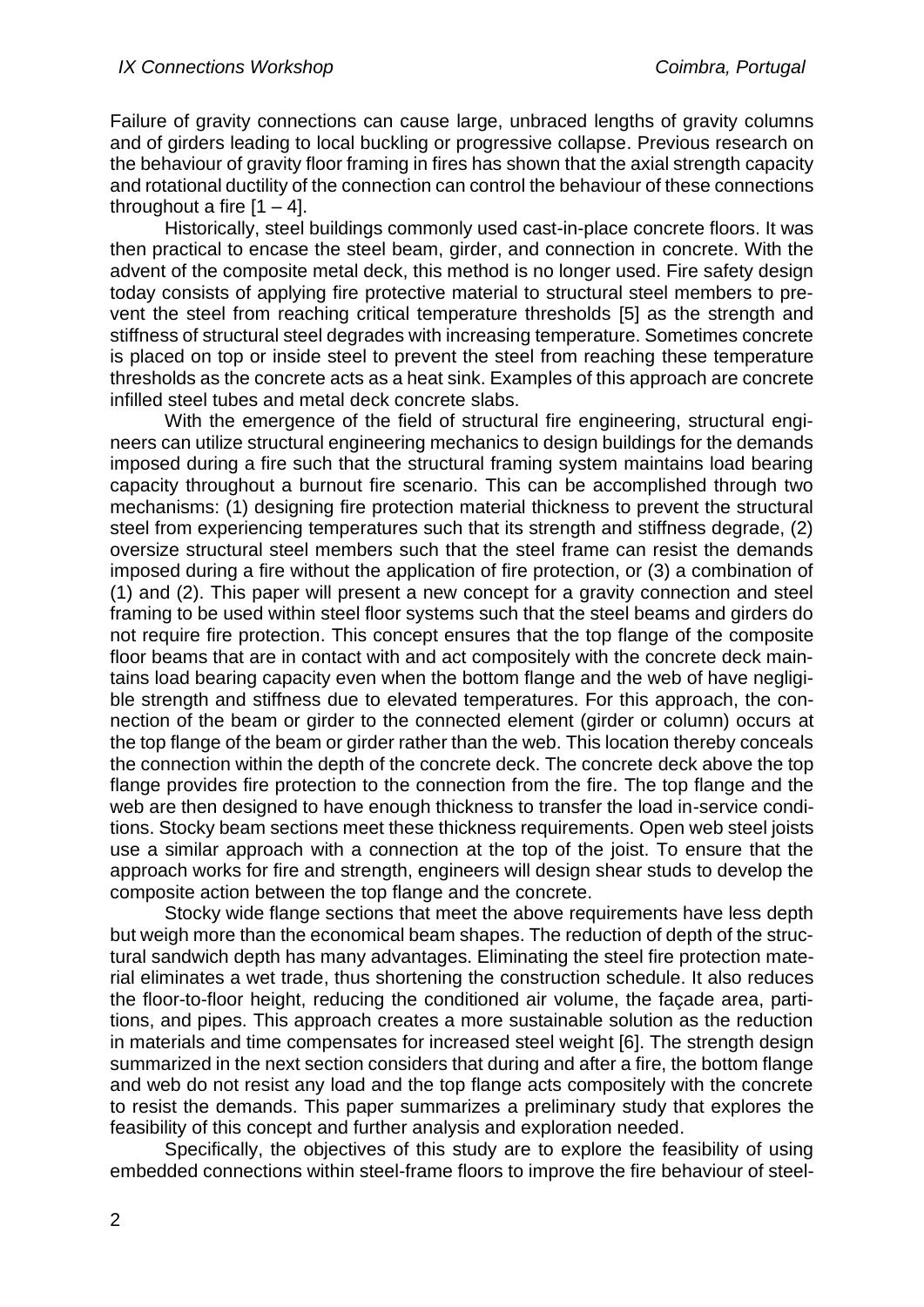frame gravity floor framing. To meet this objective, the authors will explore: (1) quantify how embedding steel beam-to-column connections in a slab can change the thermal gradients through the connection regions of steel gravity floor framing throughout a fire scenario, and (2) how embedding connections within the concrete slab can change demands on the connection throughout a fire.

The following section of this paper will provide an overview of the design methodology for these connections and how heat transfer and stress-based analysis was performed on a composite beam using these new connections in a finite element (FE) software. The results of the FE analysis are then summarized along with recommendations for future work to better understand the fundamental behaviour of these connections throughout a fire scenario. This connection design and concept won the 2021 American Institute of Steel Construction (AISC) *SpeedConnection Steel Challenge* to develop innovative new gravity framing connections for steel construction.

## **2. Research methodology**

## **2.1 Design methodology**

For this study, a typical U.S. office building layout was considered to focus on the behaviour of a single composite steel girder and its connection to the supporting column. The connection plate is welded in a fabrication shop to the top flange of the girder (Figure 1a). This plate is bolted at the construction site to a matching plate shop welded to the top flange of the supporting girder. When floor beams align on either side



**Figure 1: Details of concealed connection** 

To analyse the connection, it is assumed that the shear load is delivered concentrically to the girder to avoid torsional effects and excessive eccentricity on the field bolted connection. The plate design is controlled by block shear at the bolted girder end or by shear and bending at the supporting beam end. The moment due to the eccentricity of the connection is developed by the welds between the plate and the beam. The beam itself must also be designed for the local shear and flexure where the load is transferred between the girder flange and the connection plate. To perform an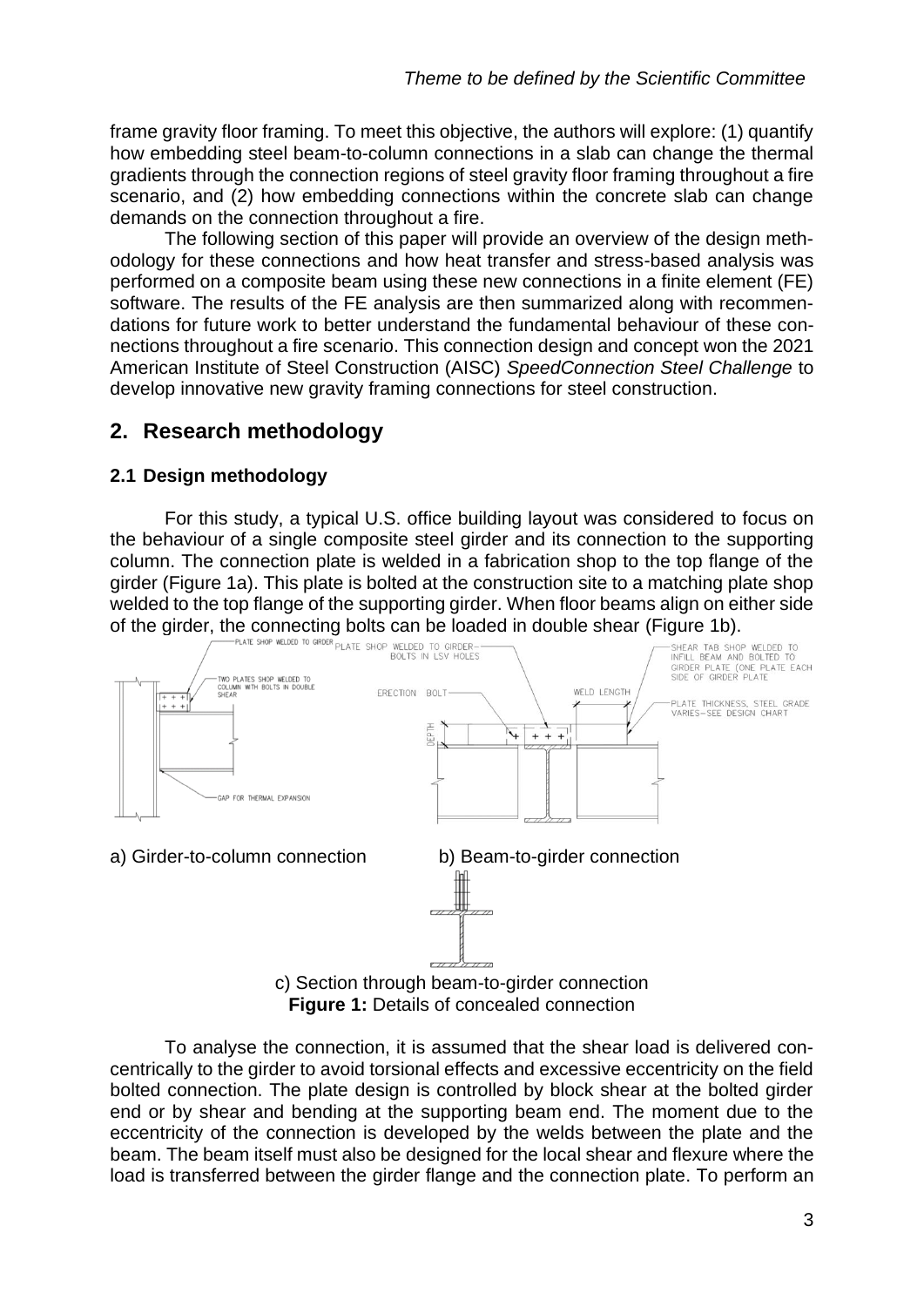initial analysis, the framing system under a fire condition can be simplified to a composite section consisting of the concrete slab and the beam top flange, assuming these elements retain their strength for the duration of the fire (Figure 2).



**Figure 2:** Post fire exposure girder configuration

For this study, the design considered is a composite steel girder spanning between steel columns as part of an office floor layout. The members were designed for typical commercial office strength and serviceability requirements. The section chosen is for the girder is a W14x82 spanning 9.1 m (30 feet) and supports infill beams spanning 12.8 m (42 feet) on either side. The floor slab is a 76.2 mm (3 inch) deep composite metal deck with 82.6 mm (3.25 inch) of lightweight concrete above the deck flutes. Shear studs are provided between the slab and the beam to develop 25% of the maximum girder composite action. The beams were designed for a service load case of 1.67 kPa (37 psf) superimposed load due to floor finishes, partitions, and hung mechanical equipment and 2.39 kPa (50 psf) live load for office occupancy. Two beams span into the girder along the length. For the fire load case, live load was assumed to be 0 kPa and deflection was not considered.

## **2.2 Modelling methodology**

To meet the research objectives, a sequentially-coupled thermal-structural finite element (FE) analysis was performed using the commercial software Abaqus [7]. This analysis methodology consists of a two-dimensional (2D) nonlinear heat transfer analysis using heat transfer elements to calculate the time-temperature histories in each of the elements of the beam and connection section. The nodal temperatures calculated in the heat transfer analysis are used as input into a three-dimensional (3D) stressbased analysis to calculate the resulting stresses in the beam from the loading and fire scenarios.

The 2D heat transfer analysis was performed using temperature-dependent thermal properties for the steel and concrete [8, 9]. These properties include thermal elongation, thermal conductivity, specific heat, and density. The steel beam, concrete deck, and steel plate were simulated using 4-node linear heat transfer quadrilateral (DC2D4). The composite beam was exposed to a standard fire [5] for two hours. At the beginning of the fire, the top of the concrete deck was assumed to be at ambient temperature (20°C). The beam was assumed to have no fire protection on the beam; therefore, the steel was directly exposed to the fire.

In the stress-based analysis the steel beam, connection elements, and the concrete slab were modelled as 8-node solid brick finite elements (C3D8R). These elements were used to simulate the thermal gradient through the steel beam and concrete slab and investigate how the presence of the connection may influence that thermal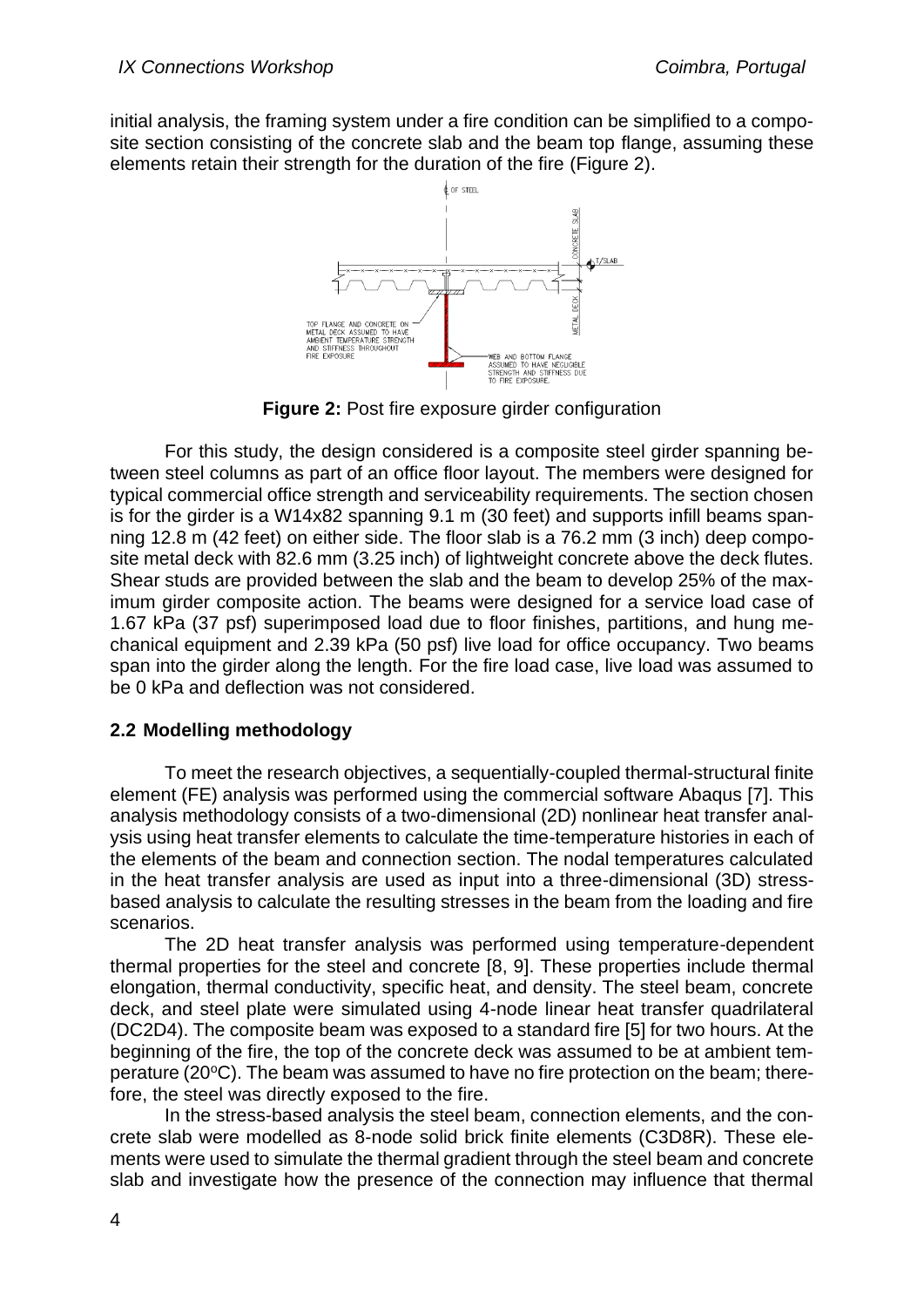gradient. The shear studs were simulated as beam elements (B31) and connected to the top flange of the beam using wire connectors. The wire connectors were assigned temperature-dependent force-slip behaviour of the shear studs to simulate the forceslip behaviour in the longitudinal direction of the beam [10]. In the other directions, the shear stud behaviour was assumed to be rigid. Reinforcement within the concrete deck was simulated using 3D truss elements (T3D2). Bolts and welds were not modelled explicitly, rather the connection plates were tied to each other and to the top of the top flange of the girder. This assumption assumes there is no bolt slip during the fire.

The temperature-dependent mechanical properties of structural steel were simulated using Eurocode 3 [9] . Despite the yield stress of the steel being 689 MPa (100 ksi), previous research on high strength steel shows that strength reduction factors for high strength steel are comparable with those of mild steel [11]. Therefore, Eurocode 3 temperature-dependent stress-strain models were utilized to simulate the behaviour of the beam and connection throughout the fire scenario. In addition, Eurocode 2 stress-strain models were used to simulate the concrete behaviour along with concrete damaged plasticity model to simulate cracking of the concrete in tension [12, 13].

The loading for each of the simulations used the extreme load combination provided within Appendix 4 of the AISC Specification [14]. The beams are loaded in fourpoint bending with 133.4 kN (30 kip) point loads applied at the beam quarter points along the length of the beam. The load combination provided within Equation 1 was used to calculate the total load on the composite beam.

 $[0.9 \text{ or } 1.2]D + 0.5L + A_T + 0.2S$  (1)

Where *D* is the dead load on the composite beam, *L* is the live load,  $A<sub>T</sub>$  are the deformations and forces imposed on the structure due to the fire, and *S* is the snow load. Because the FE model itself will calculate the deformations and forces due to the fire, only the *D* and *L* were imposed on the composite beam.

## **3. Results**

## **3.1 Heat transfer analysis results**

The presence of the steel plate increases the temperature of the concrete deck throughout the fire exposure. At 60 minutes of fire exposure, the top of the concrete for a connection with a concealed plate exceeds the failure criteria for floors for a fire resistance rating is if the temperature of the unexposed surface exceeds  $139^{\circ}C$  [5]. Whereas for a conventional connection, this failure criteria is surpassed just before 180 minutes (Figure 3).



**Figure 3:** Temperature history of unexposed surface with and without concealed connection plates as compared with the ASTM E119 (2020) limit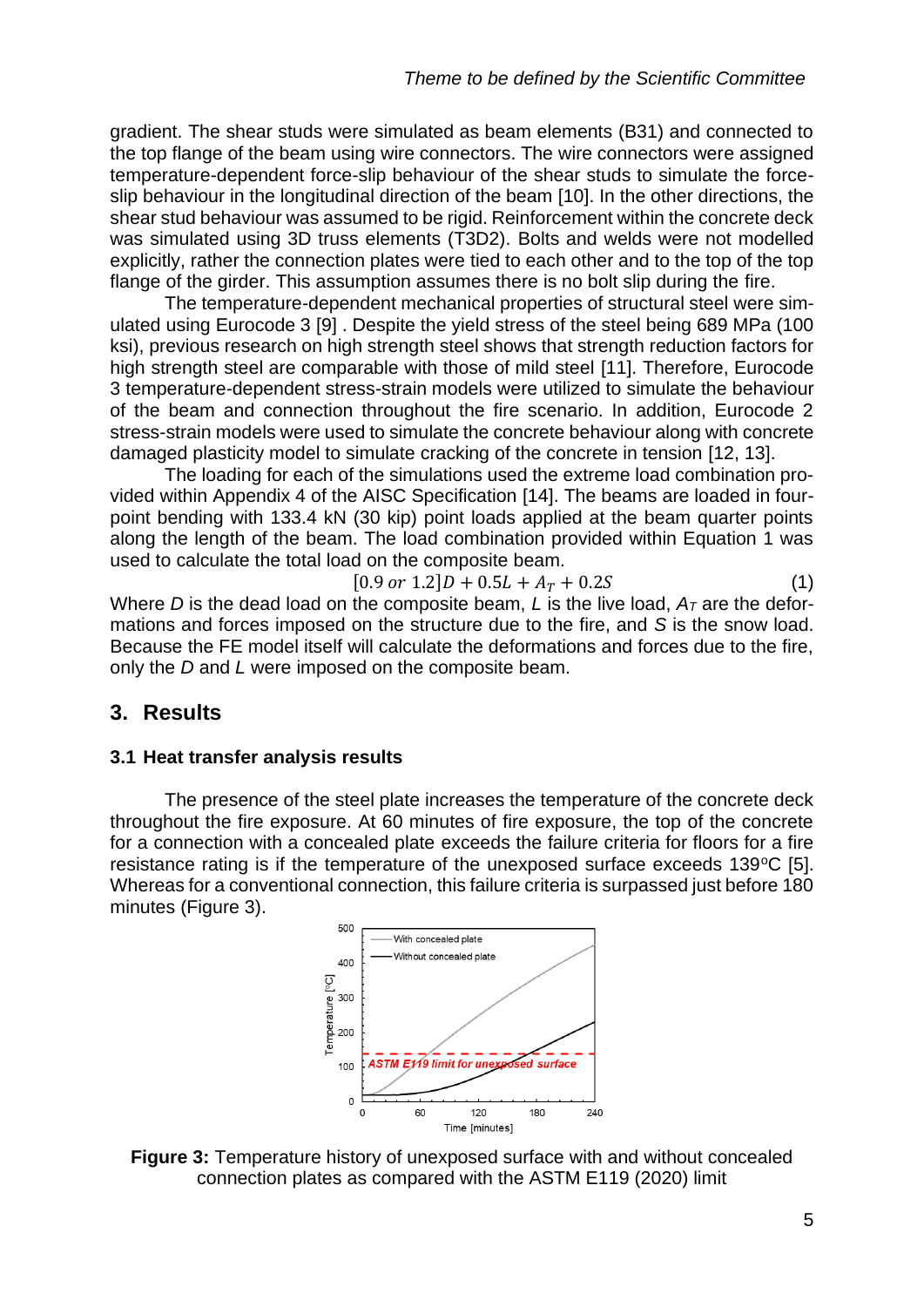The presence of a steel plate within the concrete deck for the connection can change the thermal gradient through the cross section of the beam at the connection (Figure 4). Eurocode 3 [9] Annex D provides an assumed thermal gradient through a composite beam at the connection given the bottom flange temperature away from the joint. This thermal gradient assumes a linear gradient through the cross section when the total depth of the beam is less than 400 mm, where the temperature of the beam web at the mid height of the depth of 85% that of the bottom flange temperature and the temperature at the top flange of the beam is 70% that of the bottom flange temperature. Previous researchers have shown that this thermal gradient is not consistent with experimentally measured temperatures [15]. The authors further demonstrated that this thermal gradient is not consistent with measured temperatures from the FE model (Figures 4 and 5) either with or without the presence of the steel connection plate in the concrete deck.

Figure 5 shows that the thermal gradient through the beam at the connection is a bi-linear curve where the slope of the thermal gradient from the bottom flange to the midheight of the web is different than that from the midheight of the web to the top flange. In addition, there is a larger difference in temperature between the bottom and top flanges when the steel connection plate is present in the concrete slab (black lines). When the steel connection plate is present in the concrete deck, the top flange temperature is on average 39% of the bottom flange temperature. Whereas when the steel connection plate is not present in the concrete slab, the top flange temperature is on average 76% of the bottom flange temperature. Lastly, the temperature of the beam web when no connection plate is present is on average larger than that of the bottom flange (by 1.3%) compared to when a steel connection plate is embedded in the concrete slab, the beam web temperature is on average 95% that of the bottom flange temperature. Regardless of whether the connection plate is present or not, the thermal gradients vary from those suggested by Eurocode 3, Annex D [9] .





a) with concealed steel connection b) without concealed steel connection **Figure 4:** FE nonlinear heat transfer analysis results at 240 minutes of fire exposure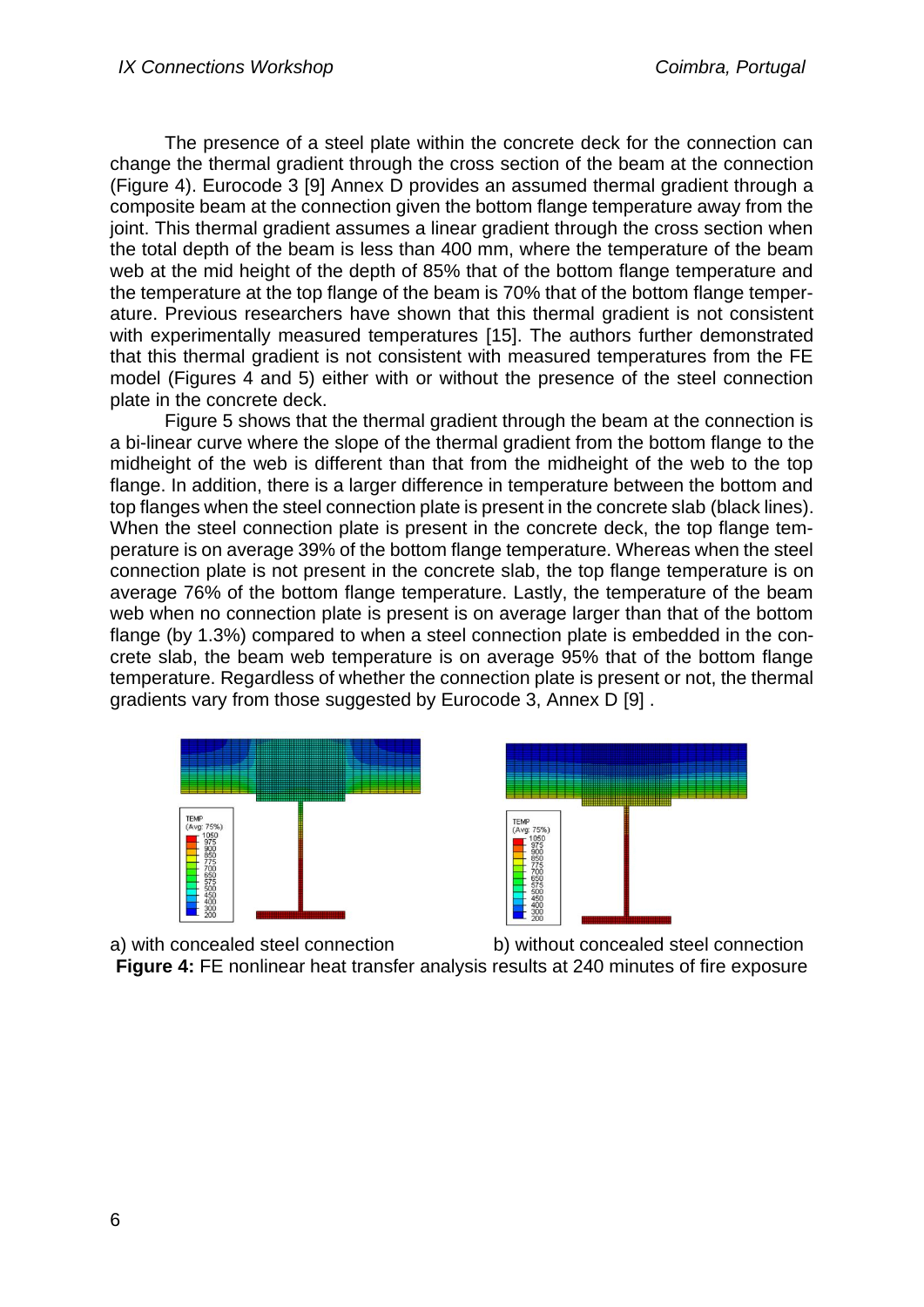

**Figure 5:** Thermal gradient through cross section with and without connection plate

#### **3.2 Behaviour of composite beam with concealed connections in fire**

The behaviour of the composite beam with concealed connections is more similar to a fixed connection behaviour (Figures  $6 - 8$ ). The deflected shape of the beam at 240 minutes shown in Figure 6 shows the lack of beam end rotation. Figure 6b shows the midspan deflection history throughout the fire, as the temperature increases, the beam deflection increases as well to a maximum deflection of 183 mm (7.2 inch) at 240 minutes of fire exposure. At 60 minutes, the deflection of the composite beam is equivalent to L/188, at 120 minutes the deflection is equivalent to L/58, and after 240 minutes of fire exposure the deflection is L/50. Comparing this midspan deflection to a beam with idealized fixed and pinned end connections shows that pinned versus fixed beam-end connections influence the gravity midspan deflection of the beam; however, do not have a significant impact on the midspan deflection of the beam throughout a fire.



a) midspan girder deflection b) deflected shape of girder **Figure 6:** Beam deflections throughout fire scenario

The beam end rotations throughout the fire scenario, shown in Figure 7, are compared with a pure pinned beam end connection. The connection rotation histories shown in Figure 7 shows that the connection rotation throughout a fire is less than a pinned connection rotation. The maximum connection rotation is 0.00685 rad (0.36 deg) within the first hour of the fire scenario exposure. After 120 minutes of fire exposure, the connection rotation switches direction. Connection rotation continues to increase when the beam ends rotate in the opposite direction to a maximum rotation of -0.00685 rad (-0.39 deg). These values of connection rotation are significantly less than typically pinned connections during a fire [16] and of the beam with an idealized pinned beam end connection (0.015 rad).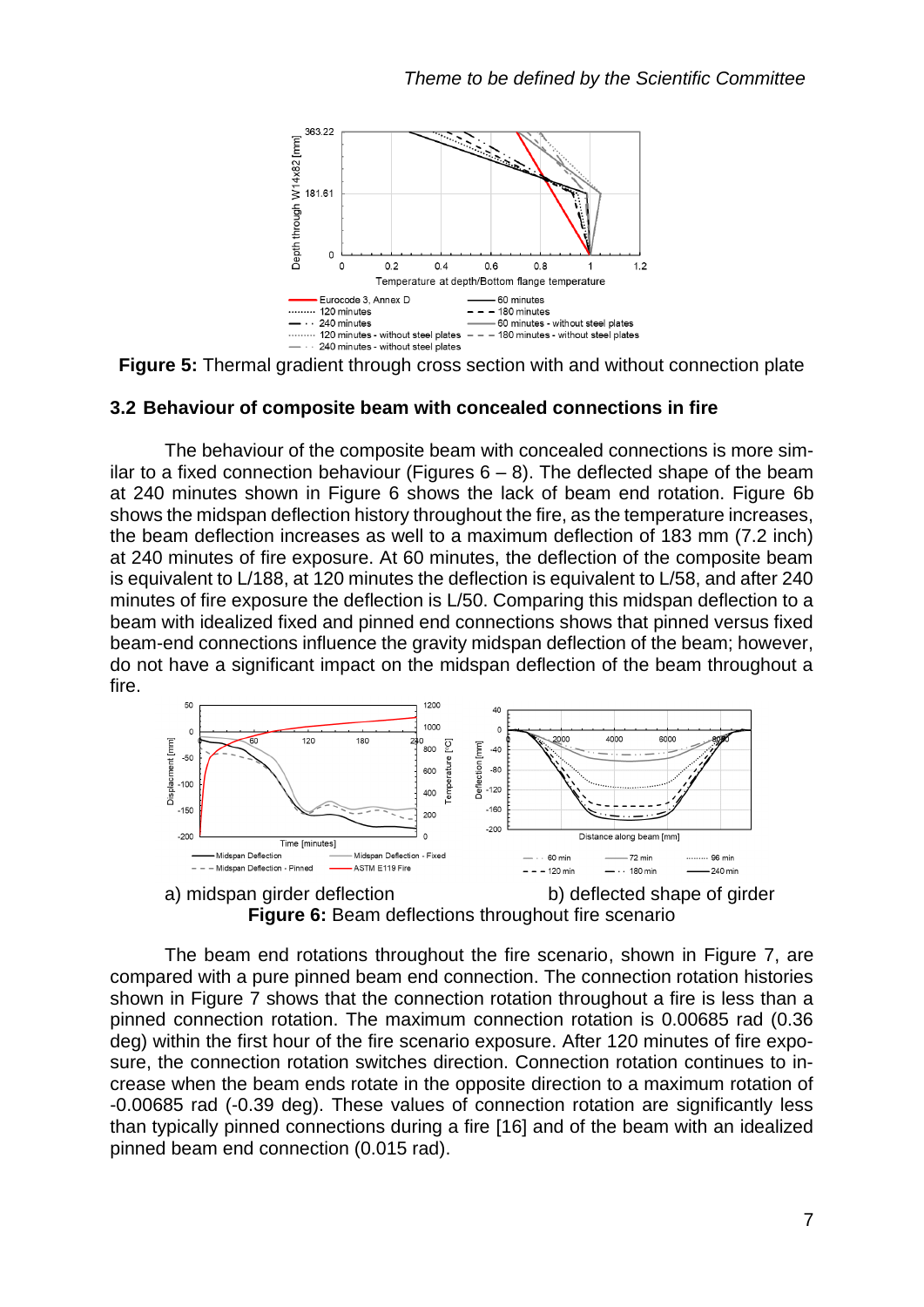

**Figure 7:** Connection rotation histories



**Figure 8:** Axial forces in beam throughout the fire scenario

The beam end connections rotate in a positive direction until approximately 60 minutes. At that time the distance between the bottom flange of the beam and the column is 1.95 mm. The beam bottom flange temperature is  $686^{\circ}$ C, top flange temperature is 188°C, and the axial force in the beam is 118 kN (26.5 kip) in compression. At this time, the end shear studs (closest to the connections) fail and the slip of the shear studs begins to increase. In addition, the beam end rotation begins to decrease and the axial compression force in the beam increases. At 72 minutes of heating, the beam web buckles. At this time, the beam web temperature is  $707^{\circ}$ C, the beam top flange temperature is 216 $^{\circ}$ C, and the axial force in the beam is 215 kN (48.3 kip). At 100 minutes the beam end rotation switches directions. Compression forces in the beam continue to increase until 120 minutes at which time the axial tensile force in the beam is 1237 kN (278 kip) when the beam bottom and top flange temperatures are  $861^{\circ}$ C and 317°C, respectively. Throughout the remainder of the fire, the web of the beam continues to buckle (Figure 9). At the end of the fire, there is no collapse of the beam. At the end of the fire exposure, the average temperature of the steel connection plate is 484 $\degree$ C and the beam top flange temperature is 515 $\degree$ C. At this average plate temperature, the stiffness of the steel has reduced by 42%; however, the yield strength and ultimate strength of the steel has only reduced by 20%.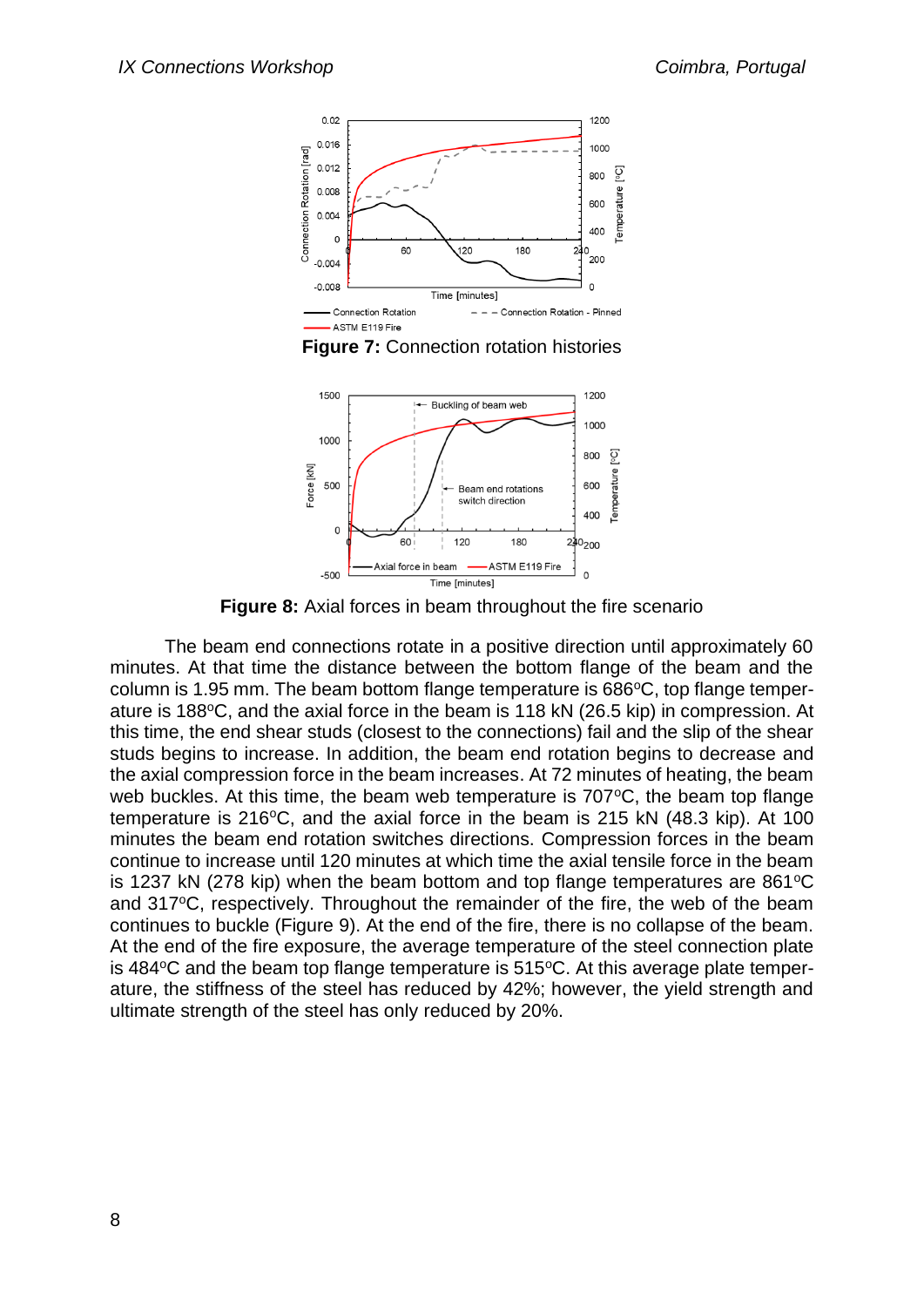

**Figure 9:** Damage state of beam at end of fire scenario (connection and concrete deck not shown for clarity)

#### **4. Conclusions and future work**

The development of a new connection and design methodology of steel floor framing for improved fire behaviour showed that changing the location of a steel gravity connection from the beam web to the top flange and using 689 MPa (100 ksi) steel and stocky beam sections can potentially lead to improved fire performance of steel floor framing. Embedding the connection within the steel deck significantly decreases the temperature of the steel connection elements thereby retaining more strength and stiffness of the steel connection elements throughout the fire scenario. In addition, the presence of the steel plates within the concrete deck creates a large thermal gradient through the composite beam, reducing the temperatures of the concrete on the unexposed face.

Using embedded steel plates for a connection will also create more restraint at the beam ends of the connection. Shear tab connections have demonstrated the ability to fracture and have local buckling during a fire. Additional rotational restraint of the beam end will result in an increased flexural capacity of the connection for the imposed flexural demands on simple connections during a fire.

The research study presented in this paper demonstrates the feasibility of using embedded steel plates for a simple connection in steel gravity floor framing. Additional research is necessary to further understand how varying geometric and dimensional parameters will influence the behaviour of these connections. Specifically, how varying parameters such as yield stress of beam or girder, percent composite action, fire demand influence the behaviour of this connection and the different demands when using of this connection for beam-to-girder connections in addition to beam-to-column connections. Further refinement of the numerical analysis is required to explicitly simulate the bolts in the connection and explore the influence of slotted holes on the axial force demand on the connection throughout the fire. More development of the connection detail is required to ensure that the temperatures on the unexposed surface of the concrete does not exceed 139°C within two or three hours of standard fire [5] exposure so that this connection detail can be more widely adopted.

## **References**

[1] Wang, Y.C. (2002). Steel and Composite Structures: Behaviour and Design for Safety, Spon Press, London.